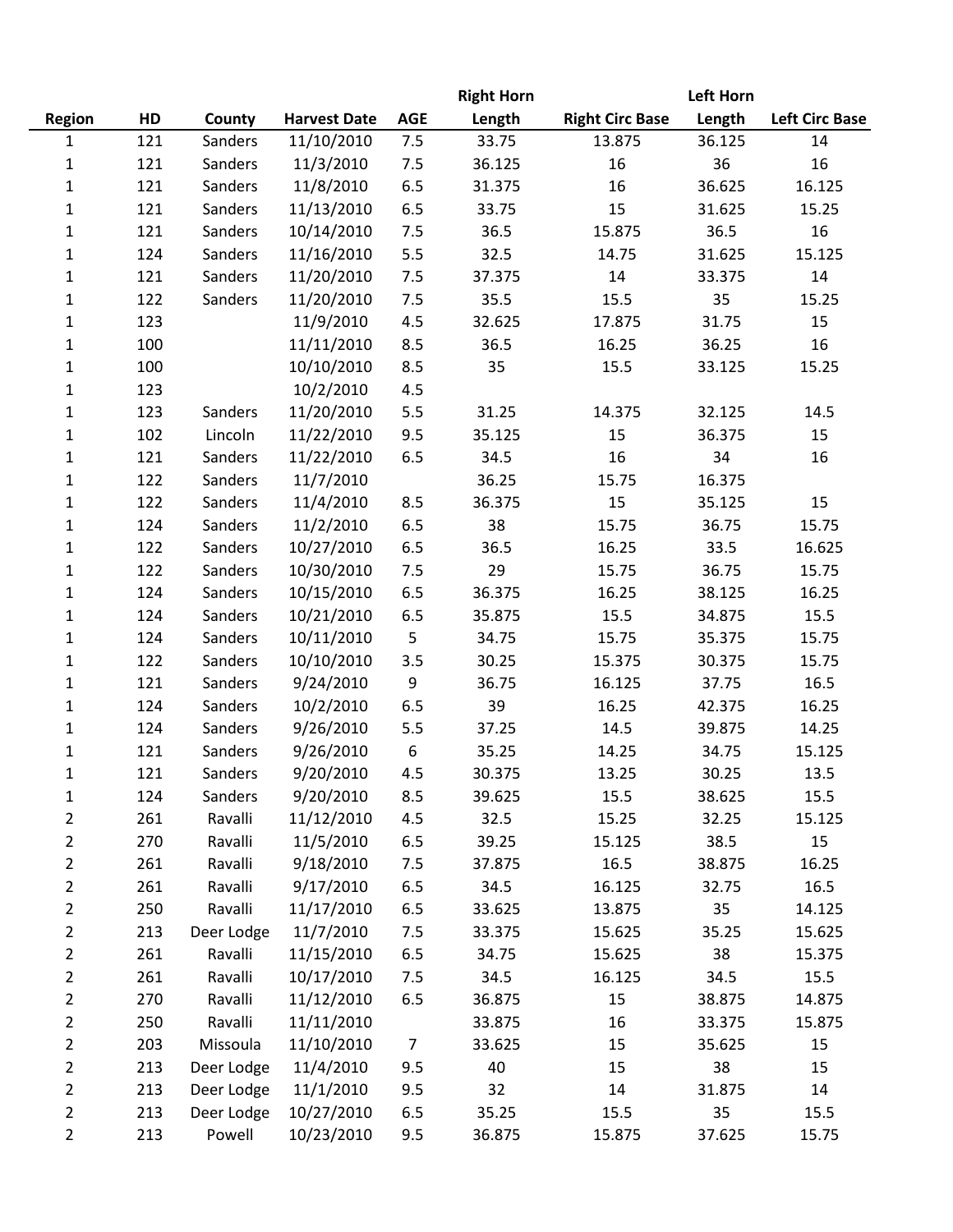| $\overline{2}$ | 212 | Powell      | 10/2/2010  | 11.5           | 40.25  | 16     | 41.5   | 16     |
|----------------|-----|-------------|------------|----------------|--------|--------|--------|--------|
| $\overline{2}$ | 203 | Missoula    | 10/20/2010 | 7.5            | 36     | 15.125 | 35.375 | 15.125 |
| $\overline{2}$ | 213 | Deer Lodge  | 10/19/2010 | 7.5            | 37.25  | 14.5   | 36.75  | 14.75  |
| $\overline{2}$ | 210 | Missoula    | 9/15/2010  | 3.5            | 29     | 15     | 28.5   | 15     |
| $\overline{2}$ | 203 | Missoula    | 10/15/2010 | 7.5            | 39     | 15.375 | 38     | 15.625 |
| 2              | 213 | Granite     | 10/17/2010 | $\overline{7}$ | 34.75  | 15.625 | 36.75  | 15.5   |
| $\overline{2}$ | 213 | Granite     | 10/7/2010  | 8.5            | 36.25  | 15.875 | 36.5   | 15.625 |
| 2              | 213 | Deer Lodge  | 9/25/2010  | 11             | 38.5   | 16     | 40.375 | 16     |
| $\overline{2}$ | 213 | Deer Lodge  | 9/17/2010  | $\overline{7}$ | 31.125 | 15.25  | 34.125 | 15.25  |
| $\overline{2}$ | 203 | Missoula    | 9/19/2010  | $\bf 8$        | 36.25  | 15.25  | 36.5   | 15.375 |
| $\overline{2}$ | 203 | Missoula    | 9/15/2010  | 5              | 32.125 | 15.75  | 31     | 15.375 |
| 3              | 301 | Gallatin    | 11/19/2010 | 8              | 36     | 15.125 | 37.375 | 15     |
| 3              | 301 | Gallatin    | 11/22/2010 | 9.5            | 34.25  | 14.5   | 35.625 | 14.5   |
| 3              | 315 | Beaverhead  | 11/24/2010 | 8              | 31.875 | 13.75  | 35.5   | 13.625 |
| 3              | 315 | Beaverhead  | 11/25/2010 | 6.5            | 30.625 | 14.75  | 33     | 33     |
| 3              | 301 | Gallatin    | 10/27/2010 | 9              | 32     | 14.5   | 32.25  | 14.25  |
| 3              | 303 | Park        | 10/30/2010 | 2.5            | 24.125 | 13.125 | 24.25  | 13.5   |
| 3              | 302 | Gallatin    | 9/19/2010  | 9              | 38.875 | 15     | 40     | 15.125 |
| 3              | 301 | Gallatin    | 10/7/2010  | 8              | 36     | 15.25  | 37.875 | 15.625 |
| 3              | 301 | Gallatin    | 9/18/2010  | 5.5            | 27.5   | 27.5   | 12.5   | 8.25   |
| 3              | 302 | Madison     | 9/6/2010   | 8.5            | 36.75  | 15.125 | 32     | 15.5   |
| 4              | 421 | Teton       | 11/28/2010 | 8              | 36.5   | 15.125 | 33.5   | 15.125 |
| 4              | 482 | Fergus      | 11/25/2010 | 6.5            | 40.25  | 15.125 | 38.875 | 15.125 |
| 4              | 423 | wis And Cla | 11/22/2010 | 7.5            | 33.5   | 14.75  | 36.5   | 15     |
| 4              | 422 | wis And Cla | 11/21/2010 | 7.5            | 36.5   | 15     | 32.625 | 15.25  |
| 4              | 422 | wis And Cla | 11/23/2010 | 7.5            | 34     | 15.25  | 34     | 15.75  |
| 4              | 422 | Teton       | 11/27/2010 | 7.5            | 32     | 16     | 38     | 16     |
| 4              | 424 | wis And Cla | 11/27/2010 | 7.5            | 38.75  | 15     | 39.125 | 15     |
| 4              | 422 | wis And Cla | 11/27/2010 | 7.5            | 37.5   | 15     | 37.25  | 15     |
| 4              | 422 | Teton       | 11/27/2010 | 7.5            | 35.125 | 15.875 | 37.25  | 15.75  |
| 4              | 422 | Teton       | 11/27/2010 | 9.5            | 34.5   | 14.75  | 34.625 | 14.625 |
| 4              | 423 |             | 11/24/2010 | 7.5            | 34     | 16.25  | 33.5   | 16     |
| 4              | 421 |             | 11/15/2010 | 5              | 27.375 | 14.375 | 27.5   | 14.125 |
| 4              | 423 | wis And Cla | 11/21/2010 | 7.5            | 33     | 15     | 32.75  | 15     |
| 4              | 423 | wis And Cla | 11/16/2010 | 7.5            | 36     | 15.75  | 33.75  | 16     |
| 4              | 424 | wis And Cla | 11/19/2010 | 7.5            | 36     | 14.875 | 37.5   | 16.125 |
| 4              | 424 | wis And Cla | 11/19/2010 | 8.5            | 35.5   | 15.25  | 36     | 15.25  |
| 4              | 422 | Teton       | 11/19/2010 | 6.5            | 36     | 15.5   | 33.5   | 15.5   |
| 4              | 482 | Fergus      | 11/20/2010 | 7.5            | 39.125 | 14.125 | 36.625 | 14.5   |
| 4              | 422 | wis And Cla | 11/13/2010 | 7.5            | 37.25  | 15.75  | 39.5   | 16.25  |
| 4              | 424 | wis And Cla | 11/13/2010 | 7.5            | 35     | 14.5   | 37.875 | 14.75  |
| 4              | 424 | Cascade     | 11/8/2010  | 9.5            | 40.75  | 15.5   | 37.75  | 15.5   |
| 4              | 482 | Fergus      | 11/12/2010 | 4.5            | 42.75  | 17     | 37.5   | 17     |
| 4              | 482 | Fergus      | 11/11/2010 | 5              | 37     |        | 40     |        |
| 4              | 423 | wis And Cla | 11/6/2010  | 7.5            | 34     | 15.125 | 32.25  | 15.25  |
| 4              | 441 | Teton       | 11/2/2010  | 7.5            | 42     | 15.75  | 37     | 15.75  |
| 4              | 482 | Fergus      | 11/4/2010  | 4.5            | 36     | 15.75  | 34.5   | 15.75  |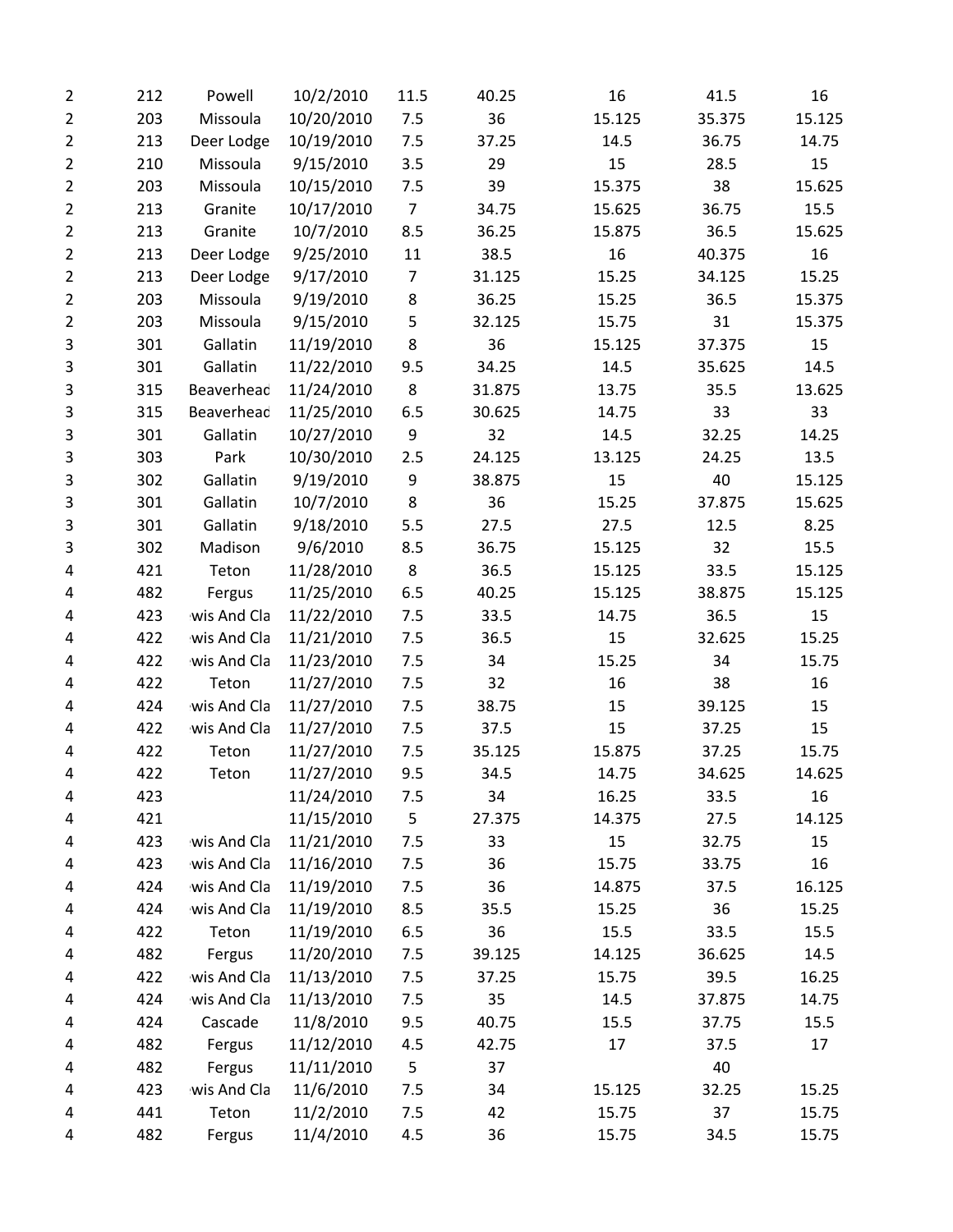| 4 | 424 | wis And Cla     | 10/30/2010 | 7.5            | 34.25  | 15.5   | 34.25  | 15.625 |
|---|-----|-----------------|------------|----------------|--------|--------|--------|--------|
| 4 | 422 | Teton           | 11/1/2010  | 6.5            | 35     | 15.5   | 35     | 15.5   |
| 4 | 482 | Fergus          | 10/23/2010 | 7.5            | 42.625 | 16.5   | 43.75  | 16.5   |
| 4 | 482 | Fergus          | 10/18/2010 | 7.5            | 42.25  | 15.75  | 41.875 | 16     |
| 4 | 482 | Fergus          | 10/17/2010 | 7.5            | 37.375 | 14.75  | 37.75  | 14.875 |
| 4 | 482 | Fergus          | 10/17/2010 | 7.5            | 37.875 | 16.25  | 39.25  | 16.25  |
| 4 | 455 | Cascade         | 10/14/2010 | 9              | 36.5   | 14     | 35     | 14     |
| 4 | 482 | Fergus          | 10/13/2010 | 6.5            | 38.625 | 16.75  | 37.625 | 16.5   |
| 4 | 482 | Fergus          | 10/4/2010  | 8.5            | 34.5   | 16.25  | 36.5   | 16.5   |
| 4 | 482 | Fergus          | 10/1/2010  | 6.5            | 45     | 16.375 | 44.875 | 16.375 |
| 4 | 482 | Fergus          | 10/3/2010  | 7.5            | 37     | 14.75  | 40.375 | 14.75  |
| 4 | 482 | Fergus          | 10/2/2010  | 7.5            | 34.5   | 15.375 | 35.75  | 15.875 |
| 4 | 482 | Fergus          | 9/25/2010  | $\overline{7}$ | 36     | 15.625 | 36     | 15.5   |
| 4 | 441 | Teton           | 9/20/2010  | 11             | 38.75  | 15     | 38.5   | 15     |
| 4 | 482 | Fergus          | 9/20/2010  | 7.5            | 43.75  | 15.5   | 38     | 15.75  |
| 4 | 482 | Fergus          | 9/17/2010  | 7.5            | 38.25  | 14.5   | 36.25  | 14.5   |
| 4 | 482 | Fergus          | 9/16/2010  | 6.5            | 38     | 15.5   | 42.25  | 15.375 |
| 4 | 482 | Fergus          | 9/15/2010  | 7.5            | 35     | 15     | 35.5   | 15.125 |
| 4 | 482 | Fergus          | 9/11/2010  | 6.5            | 38.625 | 15.75  | 39.875 | 16     |
| 5 | 503 | Carbon          | 11/20/2010 | 6              | 29.875 | 13.75  | 32.75  | 13.75  |
| 5 | 501 | Park            | 11/10/2010 | 6              | 30     | 12.75  | 30.75  | 13.25  |
| 5 | 501 | Park            | 11/9/2010  | $\overline{7}$ | 30.5   | 13.75  | 29.625 | 13.5   |
| 5 | 503 | <b>Big Horn</b> | 11/6/2010  | 4              | 28.125 | 15     | 28.25  | 14.75  |
| 5 | 503 | Carbon          | 9/18/2010  | 5              | 29     | 13.75  | 28.5   | 13.875 |
| 5 | 500 | Stillwater      | 9/18/2010  | 13             | 37.5   | 14.5   | 38.25  | 14.75  |
| 5 | 501 | Park            | 9/18/2010  | 6              | 24     | 14     | 26     | 14     |
| 5 | 500 | Park            | 9/15/2010  | 8.2            | 34.75  | 14     | 33.125 | 14     |
| 6 | 680 | Blaine          | 11/17/2010 | 7.5            | 40.125 | 16.125 | 38.875 | 15.875 |
| 6 | 680 | <b>Blaine</b>   | 11/28/2010 | 5.5            | 35     | 15.625 | 39.125 | 15.375 |
| 6 | 680 | <b>Blaine</b>   | 11/14/2010 | 8.5            | 40     | 16.25  | 40.375 | 16     |
| 6 | 680 | <b>Blaine</b>   | 11/15/2010 | 4.5            | 39.625 | 16     | 41.375 | 16     |
| 6 | 680 | Chouteau        | 11/15/2010 | 8.5            | 42.875 | 16.75  | 40.125 | 16.75  |
| 6 | 680 | <b>Blaine</b>   | 11/11/2010 | 6.5            | 41.875 | 16.5   | 40.125 | 16.625 |
| 6 | 622 | Phillips        | 10/29/2010 | 3.5            | 32.625 | 15.5   | 33.375 | 15.75  |
| 6 | 680 | <b>Blaine</b>   | 10/18/2010 | 6.5            | 38.25  | 16.875 | 40     | 17     |
| 6 | 680 | Blaine          | 10/24/2010 | 6.5            | 42.75  | 16.875 | 42.625 | 16.875 |
| 6 | 680 | Blaine          | 10/18/2010 | 6.5            | 36.25  | 16     | 37.875 | 16.375 |
| 6 | 680 | Blaine          | 10/18/2010 | 6.5            | 40.375 | 16.25  | 40.5   | 16.5   |
| 6 | 680 | Blaine          | 10/17/2010 | 4.5            |        |        |        |        |
| 6 | 680 |                 | 10/17/2010 | 7.5            | 36.125 | 15.75  | 34.25  | 15.5   |
| 6 | 680 | Chouteau        | 10/15/2010 | 8.5            | 44.125 | 16.125 | 41.25  | 16.5   |
| 6 | 680 | Chouteau        | 10/10/2010 | 10.5           | 38.625 | 15.25  | 40.5   | 15.125 |
| 6 | 680 | Blaine          | 10/10/2010 | 8.5            | 34     | 14.75  | 34.375 | 15     |
| 6 | 680 | <b>Blaine</b>   | 10/3/2010  | 6.5            | 37     | 16.25  | 36.5   | 16.125 |
| 6 | 622 | Phillips        | 10/3/2010  | 6.5            | 36.5   | 15.5   | 34     | 15     |
| 6 | 680 | <b>Blaine</b>   | 9/15/2010  | 7.5            | 37.25  | 15.5   | 37.25  | 15.75  |
| 6 | 680 | Blaine          | 9/15/2010  | 8.5            | 40.375 | 15     | 36.25  | 15.5   |